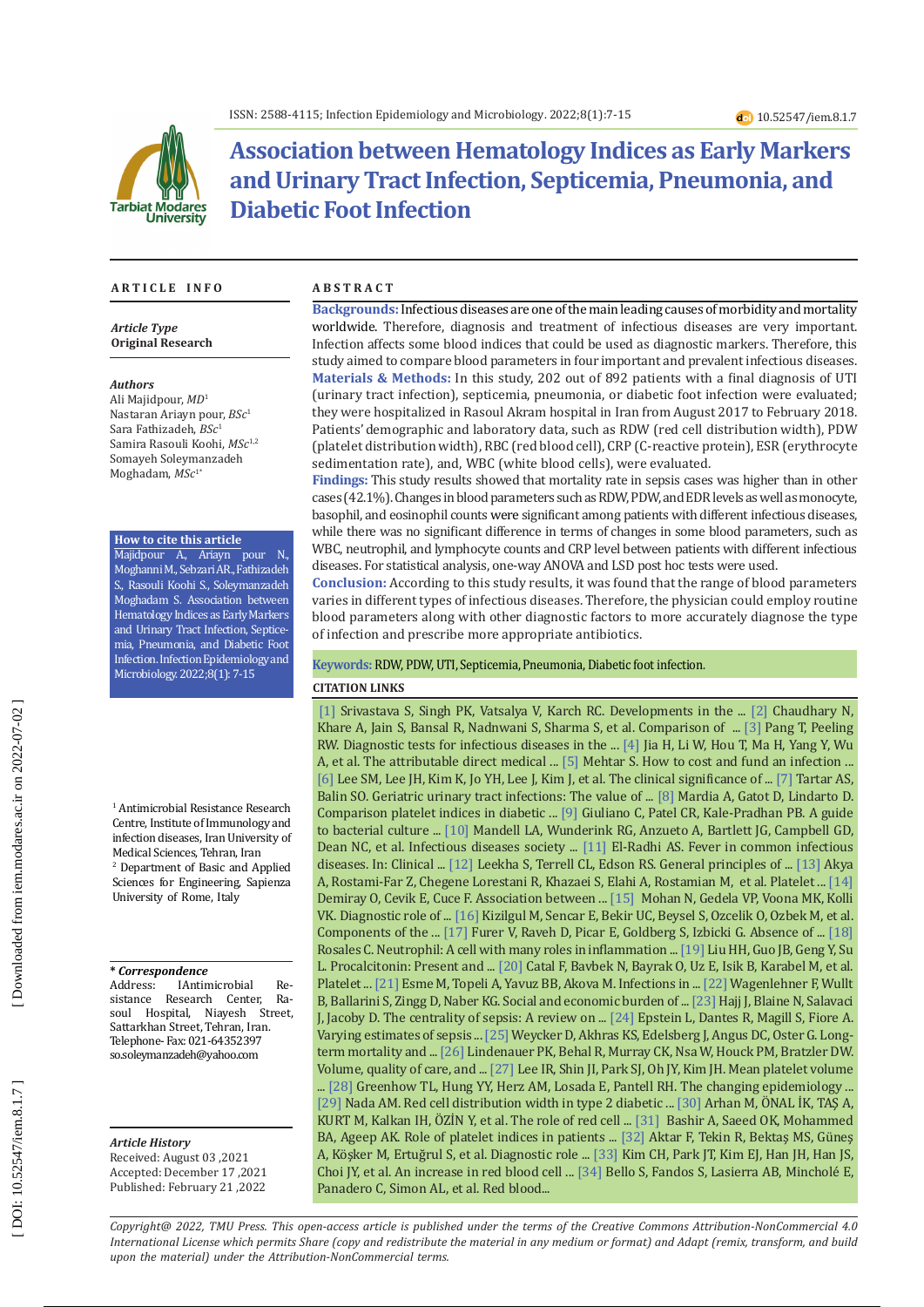Infectious diseases are one of the main leading causes of morbidity and mortality worldwide [1].

Association between Hemitology Index is Enfw.<br>
Interductions discusses are one of the main results are obtained, and alternative conditions in the converted of the source of monitodity and Microbiology constrained by the Diagnosis and treatment of infectious diseases are very important, especially their acute types  $[1, 2]$ . Also, accurate diagnosis is the first step in the treatment of infectious diseases. Therefore, prompt, easy, and inexpensive diagnosis is important for physicians and patients  $[3, 4]$ . Early diagnosis of infectious diseases is essential due to the possibility of rapid transmission, the development of nosocomial infections, and the high cost of antimicrobial therapies. Therefore, it is important to provide rapid and accurate diagnostic methods for infectious diseases [4- <sup>6]</sup>. Common infections in hospitals, requiring serious attention include urinary tract infection (UTI), septicemia, pneumonia, and diabetic foot infection, because serious<br>illnesses are associated with severe are associated with severe complications and mortality [2]. Also, these four groups of infectious diseases are among the most common diseases in different societies  $[2, 7, 8]$ . One of the main concerns of infectious disease physicians is the early diagnosis of infectious diseases. Since microbiological results are not available for several days due to laboratory limitations, initial treatment of the infection is often experimental and is guided by clinical manifestations  $[9, 10]$ . On the other hand, the prognosis of many infectious diseases is similar, such as increased white blood cells, fever, restlessness, decreased level of consciousness, increased pulse, increased heart rate, and so on  $[11]$ . To select the initial antibiotics, physicians consider those bacteria that are more likely to be present, depending on the location of the infection [12]. Because in critically ill patients, the doctor usually does not wait for the laboratory results and starts the initial prescription of antibiotics  $[12]$ . If the source of bacteria or the site of infection is not known, several initial antibiotics are

usually given until more accurate culture results are obtained, and alternative antibiotics are prescribed. If the source of infection is more specific, the correct choice of antibiotic is more likely to be faster  $[12]$ . The issue of diagnostic markers has been hotly debated for several years. In this regard, blood indicators such as RDW (red cell distribution width) and PDW (platelet distribution width) have been attractive indicators for researchers. However, their roles in the diagnosis and management of diseases are not known completely [13].

Studies have shown that inflammation and infection affect some blood indices  $[7, 8, 14]$  that could be used by physicians as diagnostic markers in diagnosing infectious diseases, including RDW, PDW, ESR (erythrocyte sedimentation rate), and CRP (C-reactive protein)  $[15, 16]$ . To diagnose common infections, immune cells are counted, especially neutrophils  $[17, 18]$ . These parameters could be estimated and evaluated by a complete blood count  $[14, 15]$  via a simple blood test, which is usually done routinely at the time of admission for patients, and no more specialized tests are needed <sup>[8]</sup>. The gold standard approach to diagnosing sepsis is blood culture. Although the report of blood culture test results takes 2-5 days, other markers could be used to quickly diagnose sepsis and decide on antibiotic treatment that should be started early  $[15, 19]$ . In the evaluation of many blood and platelet parameters assessed in this study, no additional costs are imposed on patients, because they are routinely determined by a complete blood count (CBC) test [20]. As mentioned earlier, given that the source of infection is very effective in choosing the type of initial antibiotic, comparing blood parameters in infectious diseases could help us find the source of infection and subsequently select the appropriate antibiotic. As far as we know, no research project has studied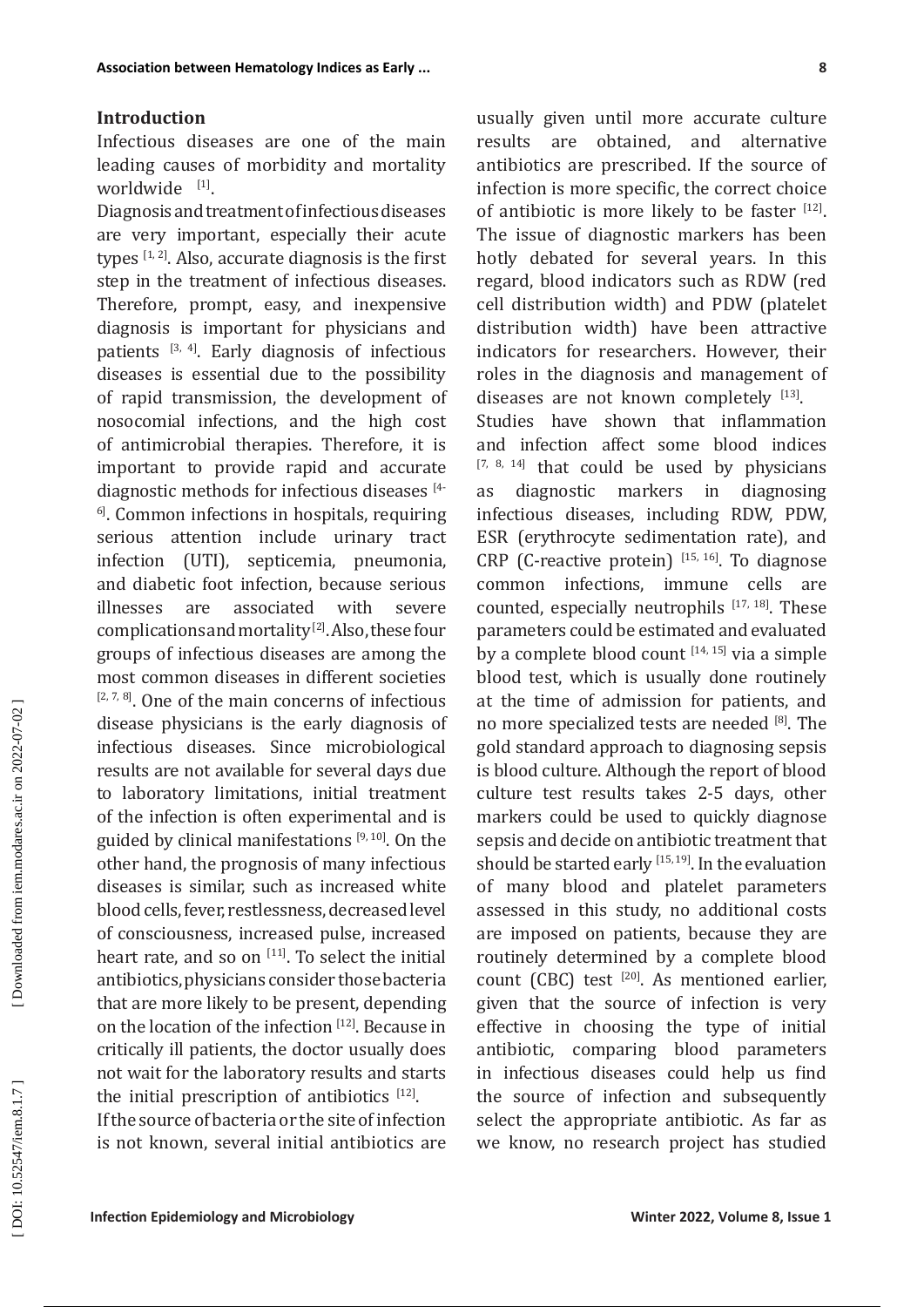blood parameters simultaneously in several infectious diseases so far.

**Objectives:** The aim of this study was to compare blood indices in four important and prevalent infectious diseases, including urinary tract infection (UTI), septicemia, pneumonia, and diabetic foot infection. It is hoped that this study could be a good start for further similar studies to help physicians in diagnosing different types of infectious diseases.

## **Materials and Methods**

**I**<br>**I** bood parameters simulaneously in several<br>
Infections dissouss so for this study was m  $\frac{1}{25}$  for the comparison<br>
Infections dissouss to form simulations and Microbiology and Microbiology and<br> **Of the study of t** In this study, 892 patients with a final diagnosis of urinary tract infection, septicemia, pneumonia, or diabetic foot infection were evaluated; they were hospitalized in Rasoul Akram hospital in Iran from August 2017 to February 2018.<br>Questionnaires containing questions Questionnaires containing questions designed to collect patients' demographic, laboratory, and clinical information were prepared and made available to patients . Patients' demographic information was completed by the patients themselves. Also, information about laboratory results was obtained from Rasoul Akram hospital laboratory. Data were analyzed using SPSS software Version 20. Patients were assured about the confidentiality of the information they provided. In this study, patients with a history of the following diseases, affecting some blood indices, were excluded from the study, such as hypertension, liver disorders, kidney problems, diabetes, iron-deficiency anemia, hemoglobin-deficiency anemia, thalassemia minor, anisocytosis, decreased blood platelets, enlarged spleen, and secondary infection. By eliminating patients not meeting the study inclusion criteria, 202 patients were eventually evaluated. Afterwards blood indices including RDW, PDW, RBC (red blood cell), CRP, ESR, WBC (white blood cell), lymphocytes, monocytes, and neutrophils were evaluated. Also, for

statistical analysis, one-way ANOVA and LSD post hoc tests were used to compare differences between groups.

## **Findings**

In this study, more than 77% of patients with infectious diseases, including urinary tract infection, septicemia, pneumonia, or diabetic foot infection, were excluded from the study due to not meeting the study inclusion criteria. Therefore, 202 files related to patients with infectious diseases mentioned above were evaluated. Statistical analyses were performed, and the results were presented in tables. Demographic information including gender and age as well as information about 1 and 2. As shown in Table 1, the number of patients in five different age groups was evaluated (0-2, 3-20, 21-40, 41-60, 61<).

Descriptive statistics of patients' gender and condition (improved / dead) are presented in Table 2. Total number of patients with urinary tract infection, pneumonia, septicemia, and diabetic foot infection was 74, 43, 38, and 46 cases, respectively.

In the following sections, blood indices including RDW, PDW, CRP, and ESR levels as well as WBC, lymphocyte, monocyte, and neutrophil counts were evaluated in patients with infectious diseases mentioned above, and the results are presented in Table 3. Statistical analysis was performed by employing one-way ANOVA and LSD post hoc tests to compare differences between groups. As shown in Table 3, the amount of measured parameters (neutrophil, WBC, and monocyte counts as well as RDW, PDW, and CRP levels) was higher in patients in the group of septicemia than in patients in the other three groups of infectious diseases. After performing one-way ANOVA analysis, comparison between different groups was performed using LSD post hoc test, and then the *p* value was calculated in each group for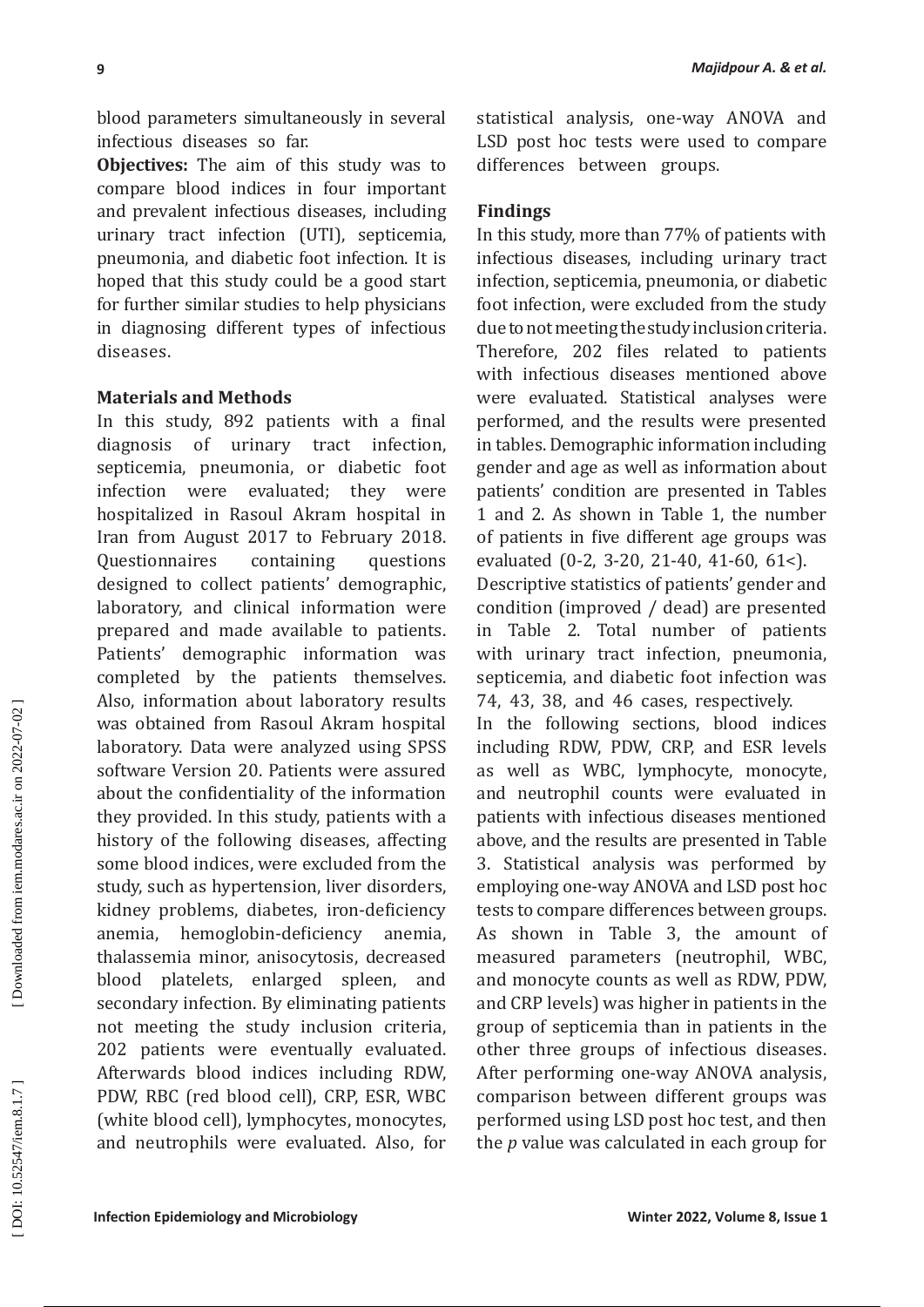**RDW:** As shown in Table 3, the amount of RDW was significantly higher in the septicemia group than in the UTI ( *p*=.000), diabetic wound ( *p*=.001), and pneumonia groups ( *p*=.035). Also, RDW level was higher in the UTI group ( *p*=.05) compared to the diabetic wound group. In addition, the amount of RDW in the pneumonia group was higher than in the diabetic wound group ( *p*=.002).

**PDW:** As shown in Table 3, there was a significant difference between the septicemia and pneumonia groups ( *p*=.01) regarding the amount of PDW, which was higher in the septicemia group than in the pneumonia group.

**ESR:** The amount of ESR was significantly higher in the diabetic wound group compared to the UTI ( *p*=.002) and pneumonia ( *p*=.002) groups (Table 3).

**Monocyte count:** According to the results presented in Table 3, the amount of monocytes in the septicemia group was higher than in the pneumonia group ( *p*=.002). Also, monocyte count was significantly higher in the diabetic wound group ( *p*=.006) compared to the pneumonia group.

**Basophil count:** There was a significant difference regarding the amount of basophils between the UTI and pneumonia<br>groups, which was higher in the UTI group  $(p=0.01)$ . Also, the amount of basophils was significantly higher in the diabetic wound group compared to the septicemia ( *p*=.03) and pneumonia ( *p*=.00) groups (Table 3). **Eosinophil count:** As shown in Table 3, there was a significant difference between the UTI and septicemia groups ( *p*=.04) regarding the amount of eosinophils, which was higher in the UTI group than in the septicemia group. Also, the amount of eosinophils in the pneumonia group was higher than in the septicemia group ( *p*=.02). Furthermore, eosinophil count in the diabetic wound group was higher than in the septicemia

group ( *p*=.02).

## **Discussion**

In this study, a significant number of patients (77%) were excluded from the study based on the inclusion and exclusion criteria, which was mostly due to the prevalence of the following diseases, affecting some blood indices, among the study population, including hypertension, liver disorders, kidney problems, diabetes, iron-deficiency anemia, hemoglobin-deficiency anemia, thalassemia minor, anisocytosis, decreased blood platelets, enlarged spleen, and secondary infection. The main advantage of the parameters assessed in this study is that they could be easily evaluated in emergency conditions [7]. In this study, most patients with infectious diseases, including urinary tract infection, septicemia, pneumonia, or diabetic foot infection, were in the age range of 61 years or older. In a study by Esme et al. (2019), the prevalence rate of infectious diseases, including respiratory infections, urinary tract infections, bacteremia, and sepsis-related infections, was higher in the elderly, which is consistent with the present study result  $[21]$ . In the current study, in terms of patients' gender, the highest prevalence rate of urinary tract infections was observed in women. UTIs have been found to be highly prevalent in women and affect them in all age groups regardless of socioeconomic status and education level  $[22]$ . This study showed that the mortality rate in sepsis cases was higher than in other cases (42.1%). A review study examining discharge data over a 22-year period and identifying 10 million sepsis cases in the USA in 2018 showed that there was an average of 13% increase in the incidence of sepsis annually. Also, studies have reported different mortality rate for sepsis, but what seems to be common in these studies is the high mortality rate in sepsis cases, which has been reported to be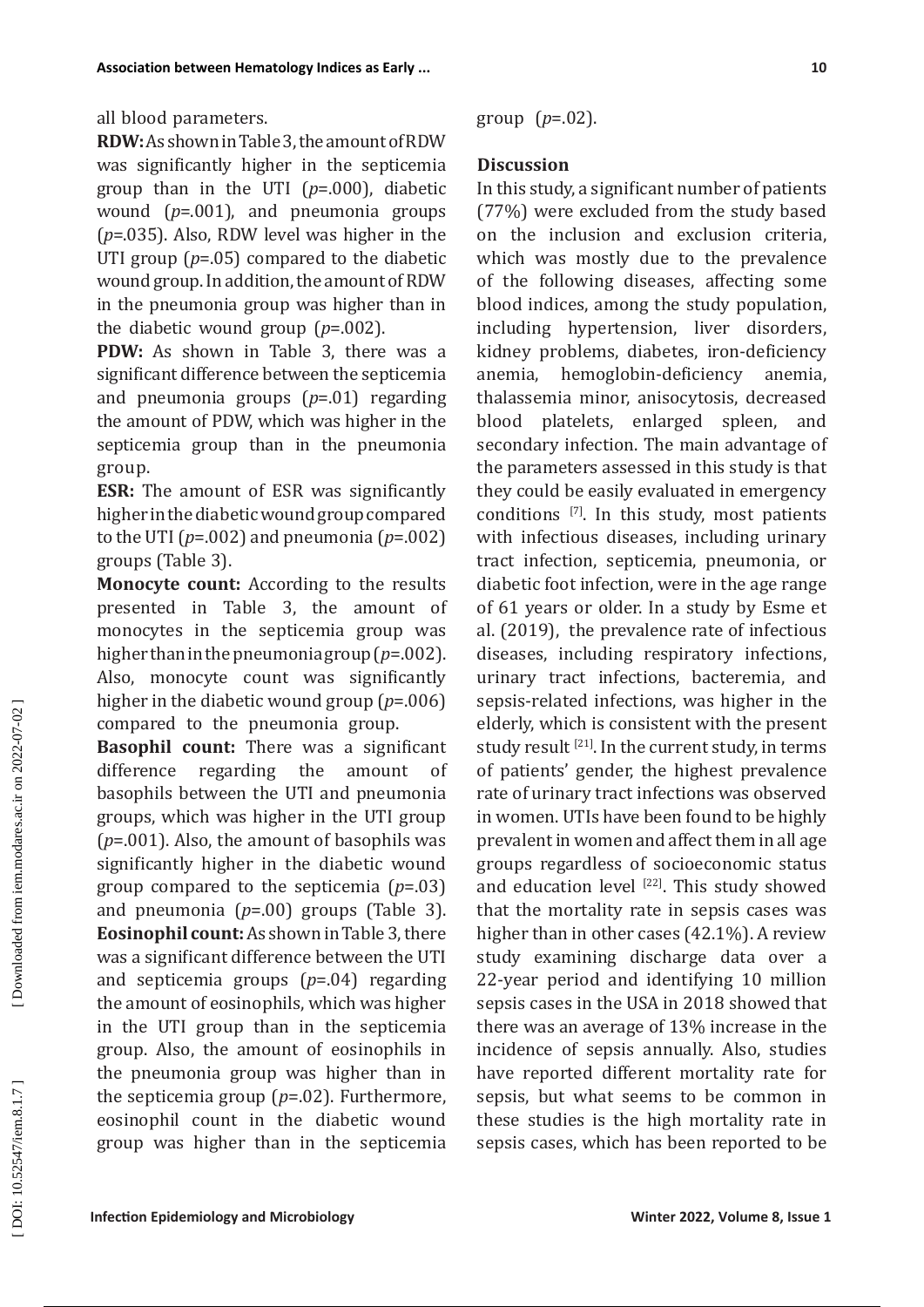| <b>Age Range</b><br>(Year) | Septicemia<br>$N(\%)$ | <b>Pneumonia</b><br>N(%) | <b>Urinary Tract Infection</b><br>N(%) | <b>Diabetic Foot</b><br>Infection N (%) |
|----------------------------|-----------------------|--------------------------|----------------------------------------|-----------------------------------------|
| $0 - 2$                    | 10(26.3)              | 9(20.4)                  | 15(20.3)                               | $\overline{0}$                          |
| $3 - 20$                   | $\mathbf{0}$          | 4(9.1)                   | 10(13.5)                               | $\overline{0}$                          |
| $21 - 40$                  | 2(5.3)                | 5(11.4)                  | 6(8.1)                                 | 2(4.3)                                  |
| $41 - 60$                  | 6(15.8)               | 8(18.2)                  | 5(6.8)                                 | 18(39.1)                                |
| 61<                        | 20(52.6)              | 18(40.9)                 | 38(51.3)                               | 26(56.5)                                |
| total                      | 38(100)               | 44(100)                  | 74(100)                                | 46(100)                                 |

**Table 1)** Descriptive report of patients' age

**Table 2)** Descriptive report of patients' gender and condition (improved / dead)

|                         | <b>Patient's Condition</b> |              | Gender       |                       |  |
|-------------------------|----------------------------|--------------|--------------|-----------------------|--|
| <b>Disease</b>          | Improved<br>N(%)           | Dead<br>N(%) | Men<br>N(% ) | <b>Women</b><br>N(% ) |  |
| Urinary tract infection | 2(2.7)                     | 72(97.3)     | 48(64.9)     | 26(35.1)              |  |
| Pneumonia               | 4(9.1)                     | 40(90.9)     | 16(36.4)     | 28(63.6)              |  |
| Septicemia              | 16(42.1)                   | 22(57.9)     | 22(57.9)     | 16(42.1)              |  |
| Diabetic foot infection | 1(2.2)                     | 45(97.8)     | 18(39.1)q    | 28(60.9)              |  |

# up to  $74\%$  <sup>[23-25]</sup>.

Since the current study considered both the pediatric and adult populations, leukocytosis was defined as a WBC count of >10,000 cells/mm 3 , although in the pediatric population, leukocytosis is usually defined as a WBC count of  $>15,000$  cells/mm<sup>3</sup>  $117,$ <sup>26]</sup>. In the current study, leukocytosis was observed in the first laboratory test report of 42% of patients with urinary tract infection, septicemia, pneumonia, or diabetic foot infection. Therefore, due to the high white blood cell count in infected patients, there was no significant difference regarding the number of white blood cells between the four groups of infectious diseases studied. Chaudhary et al. (2016) found that 34.1% of patients with urinary tract infection had a

high WBC count<sup>[2]</sup>. In another study by Furer et al. (2011), about 74.4% of all patients with bacteremic pneumococcal pneumonia had leukocytosis  $[17]$ . The difference in the prevalence rate of leukocytosis could be due to the difference in age, gender, type of infectious disease, considering a WBC count of >10,000 cells/mm 3 as leukocytosis, or other items.

Laboratory findings associated with urinary tract infections usually show an increase in leukocyte count, neutrophil count, red blood cell deposition, and ESR or CRP levels  $[27, 28]$ . In infectious diseases, the number of monocytes increases because macrophages and monocytes play an important role in the secretion of inflammatory cytokines and are involved in all stages of inflammation and

**11**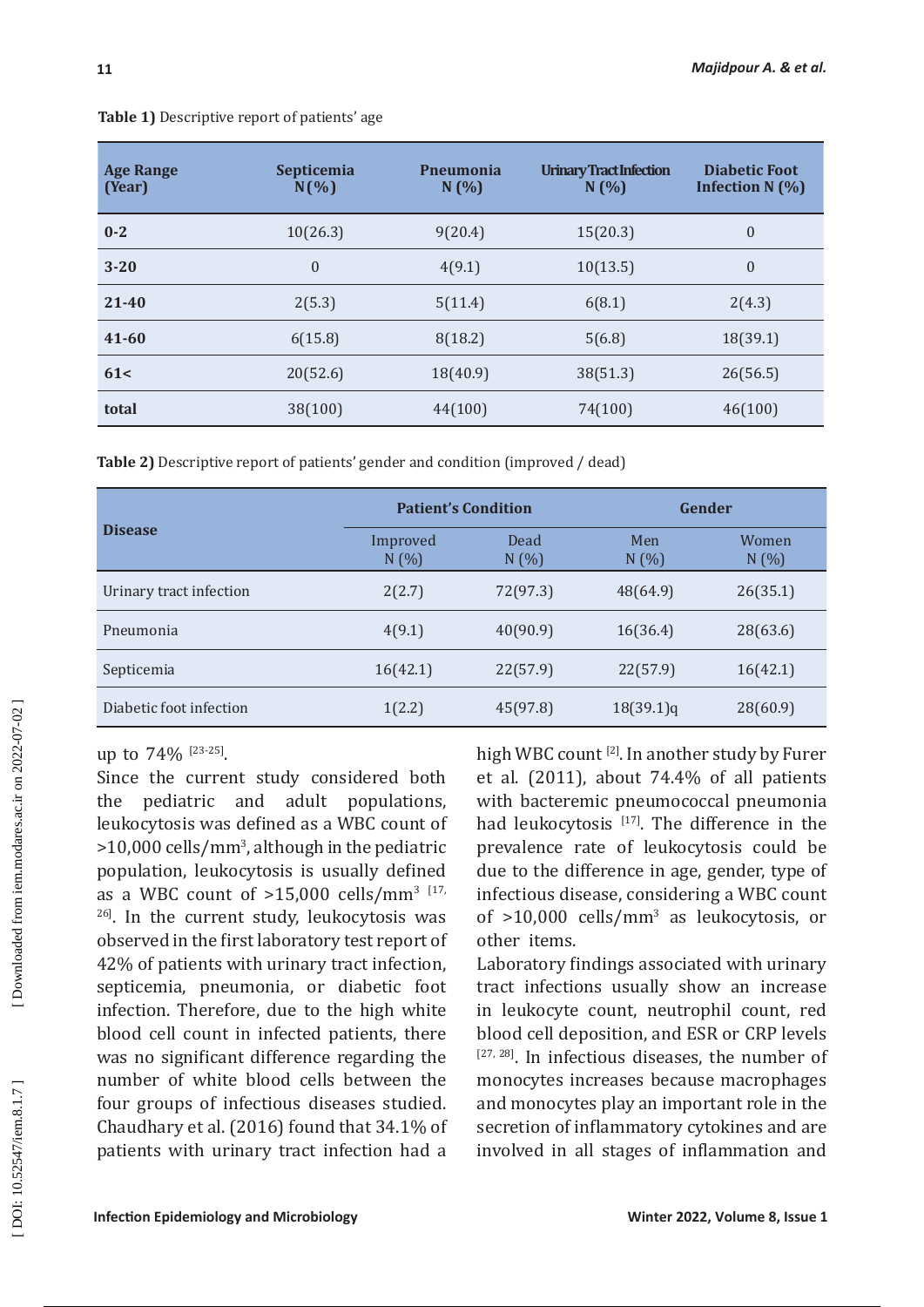|                         |  |  | Table 3) Assessment of blood indices in patients with urinary tract infections, pneumonia, septicemia, and |  |  |
|-------------------------|--|--|------------------------------------------------------------------------------------------------------------|--|--|
| diabetic foot infection |  |  |                                                                                                            |  |  |

| <b>Variable</b>                             | <b>Urinary Tract</b><br><b>Infection (UTI)</b> | Septicemia        | <b>Diabetic</b><br><b>Wound</b> | Pneumonia         | df             | F    | Sig.     |
|---------------------------------------------|------------------------------------------------|-------------------|---------------------------------|-------------------|----------------|------|----------|
|                                             | Mean ± SD                                      | Mean ± SD         | Mean ± SD                       | Mean ± SD         |                |      |          |
| <b>RDW</b>                                  | $14.53 \pm 2.37$                               | $16.43 \pm 2.54$  | $13.73 \pm 1.54$                | $15.19 \pm 2.11$  | $\overline{4}$ | 6.40 | $0.00*$  |
| <b>RDW</b>                                  | $11.83 \pm 2.4$                                | $12.53 \pm 2.18$  | $11.72 \pm 1.69$                | $11.09 \pm 1.4$   | $\overline{4}$ | 1.70 | $0.048*$ |
| <b>RDW</b>                                  | 3.97±0.61                                      | $3.91 \pm 0.77$   | $4.04 \pm 0.99$                 | $4.05 \pm 0.74$   | $\overline{4}$ | 0.81 | 0.51     |
| <b>CRP</b>                                  | 36.85±34.69                                    | 50.86±36.12       | 34.18±34.13                     | $43.14 \pm 36.13$ | $\overline{4}$ | 1.37 | 0.24     |
| <b>ESR</b>                                  | $43.26 \pm 26.61$                              | 47.82±30.19       | 64.70±31.51                     | 39.71±25.62       | $\overline{4}$ | 3.53 | $0.009*$ |
| WBC count <sup>a</sup><br>$(x 10^3/mm^3)^b$ | 10.08±4.67                                     | 10.39±3.89        | $9.37 \pm 3.66$                 | 9.99±3.89         | $\overline{4}$ | 0.44 | 0.77     |
| Neutrophil<br>count $(\%)$                  | 62.28±19.57                                    | 67.57±16.89       | $65.73 \pm 10.83$               | 66.93±16.79       | $\overline{4}$ | 1.31 | 0.26     |
| Lymphocyte<br>count $(\%)$                  | $27.21 \pm 16.72$                              | $22.91 \pm 13.60$ | 24.25±9.87                      | 22.21±14.57       | $\overline{4}$ | 1.35 | 2.52     |
| Monocyte<br>count $(\%)$                    | $6.67 \pm 6.09$                                | 8.07±2.87         | 7.92±2.90                       | 4.99±3.66         | $\overline{4}$ | 2.48 | $0.046*$ |
| Basophil count<br>(%)                       | $2.22 \pm 1.79$                                | $1.78 \pm 1.52$   | $2.83 \pm 1.84$                 | $1.12 \pm 1.32$   | $\overline{4}$ | 5.43 | $0.00*$  |
| Eosinophil<br>count $(\%)$                  | $2.8 + 1.91$                                   | $1.8 + 0.81$      | $3.05 \pm 1.9$                  | $3.02 \pm 2.24$   | $\overline{4}$ | 2.11 | $0.048*$ |

a: Low WBC (<4x10<sup>3</sup>/mm<sup>3</sup>): 1.5%, normal WBC (4x10<sup>3</sup>/mm<sup>3</sup>-10x10<sup>3</sup>/mm<sup>3</sup>): 56.5%, high WBC (>10x10<sup>3</sup>/mm<sup>3</sup>): 42% b: WBC range in all patients ( $\times 10^3/\text{mm}^3$ ): 2.3 -25.6

\*: Statistically significant

infection  $[29]$ . In this study, the amount of monocytes in the septicemia ( *p*=.022) and diabetic wound ( *p*=.006) groups was higher than in the pneumonia group. Also, this study indicated that basophil and eosinophil counts were significantly different in different groups of infectious diseases; however, in a study conducted by Tartar and Balin in 2019*,* no significant difference

was observed between bacteremic and nonbacteremic patients regarding WBC and neutrophil counts [7]. In the present study, changes in parameters such as RDW, PDW, and ESR levels as well as monocyte, basophil, and eosinophil counts were significant among patients with different infectious diseases such as urinary tract infection, septicemia, pneumonia, and diabetic foot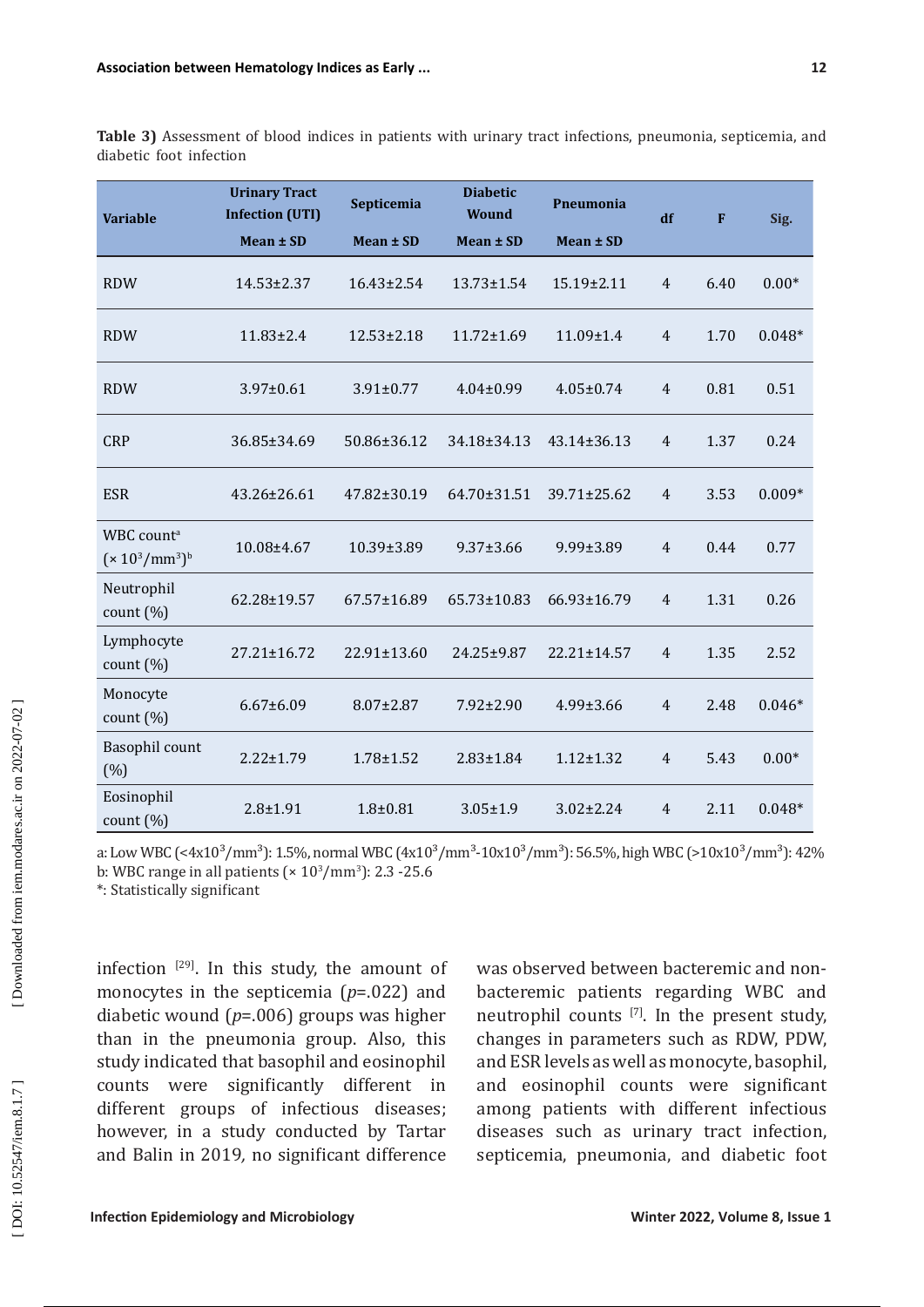infection, while there was no significant difference in terms of changes in some parameters such as WBC, neutrophil, and lymphocyte counts and CRP level between patients with different infectious diseases mentioned above. It is worth noting that WBC, neutrophil, and lymphocyte counts could be considered as a good indicator for comparison between healthy and infected persons, but could not be considered as a good indicator for comparison between patients with different types of infections evaluated in this study, including urinary tract infection, septicemia, pneumonia, and diabetic foot infection.

In addition, changes in RDW are extremely associated with changes in inflammatory markers such as ESR and CRP levels. Therefore, changes in RDW during treatment may be associated with the outcomes of inflammatory diseases and thus could be used as a marker of the progression of  $inflammatory$  diseases $^{[6,-30]}$ .

The present study findings indicated significant differences between different infectious diseases in terms RDW and PDW parameters; for example, the level of PDW in the septicemia group was significantly higher than in the pneumonia group ( *p*=.01). In general, the present study results revealed that the amount of measured parameters (WBC, neutrophil, and monocyte counts as well as RDW, PDW, and CRP levels) was higher in patients in the group of septicemia than in patients in the other three groups of infectious diseases.

Platelets also play an important role in the pathogenesis of infectious/ inflammatory disorders. Platelet count and mean platelet volume (MPV) have been studied as inflammatory markers associated with disease activity<sup>[27,28]</sup>. Studies have shown that there is a significant relationship between a PDW of 13 ≥and the presence of infection in patients [31]. Also, Aktar et al. (2016) showed

that RDW and PDW levels in patients with infectious diseases were significantly higher than in patients in the non-infectious group [32]. Also, in a study in 2018, it was found that PDW level was significantly higher in patients with diabetic foot infection than in patients without diabetic foot infection  $[8]$ . Furthermore, in the present study, RDW level in the septicemia group was higher than in the UTI ( *p*=.001), pneumonia ( *p*=.035), and diabetic foot infection ( *p*=.00) groups. Studies on sepsis have shown that RDW level increases in patients within 72 hours after hospitalization. Thus, RDW could be considered as a promising prognostic indicator for patients with severe sepsis  $[33]$ . Also, in a study by Mohan et al.  $(2019)$ , RDW and PDW were identified as sepsis biomarkers [15]. Another study in 2019 showed that RDW could be used as the most sensitive hematology marker for predicting infant mortality due to sepsis [17]. In addition, studies have shown that RDW is associated with the outcomes of community-acquired pneumonia<sup>[34]</sup>.

## **Conclusion**

It seems that the range of blood parameters varies in different types of infectious diseases . The present study showed that the amount of some parameters such as WBC, neutrophil, and monocyte counts as well as RDW, PDW, and CRP levels was higher in patients in the group of septicemia than in patients in the other three groups of infectious diseases. Due to the differences in the range of typical blood parameters in different types of infectious diseases, the doctor could employ routine blood parameters along with other diagnostic indicators to more accurately diagnose the type of infection and prescribe more appropriate antibiotics. It is recommended that more extensive studies be performed on blood indices in different types of infectious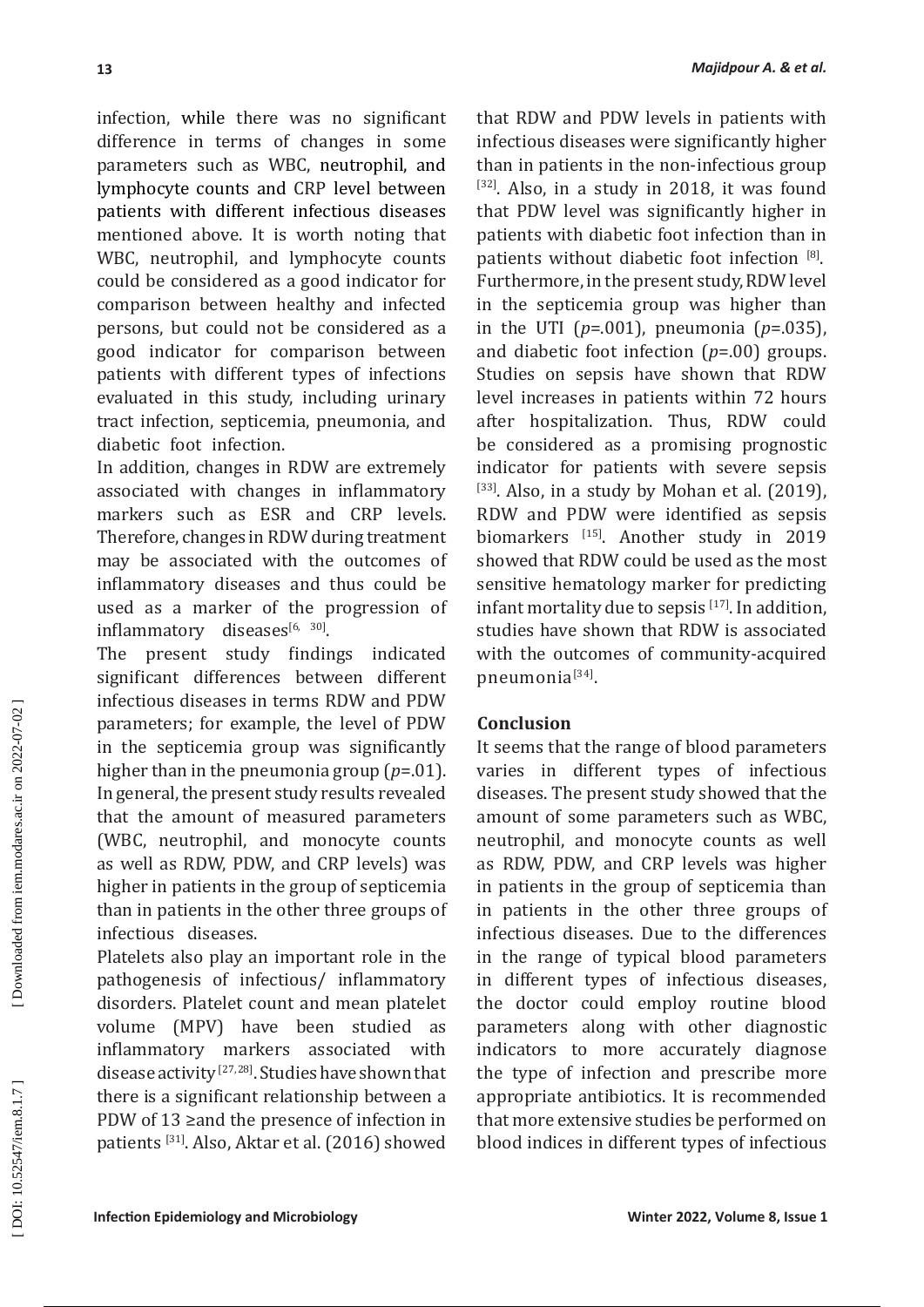diseases with larger statistical populations so that blood parameters could be used as important diagnostic biomarkers along with other diagnostic factors.

## **Abbreviations**

UTI: urinary tract infection RDW: red cell distribution width PDW: platelet distribution width ESR: erythrocyte sedimentation rate CRP: C-reactive protein RBC: red blood cell WBC: white blood cell

## **Acknowledgements**

The authors express their sincere thanks to Iran University of Medical Sciences, Tehran, Iran for its technical and financial support of current research.

**Ethical Permissions:** This study was performed with the ethical code number:<br>IR.IUMS.REC 1396.30810. IR.IUMS.REC

**Conflicts of interest:** The authors declare they have no conflict of interests.

**Authors Contribution:** Conceptualization: AM and SSM ; data curation: NAP and SF; formal analysis: SSM; funding acquisition: AM; investigation: NAP and SRK; methodology: AM, SSM and SRK ; project administration: AM and SSM; resources: SSM and SF; software: SSM, SF and SRK; supervision: AM and SSM; writing of the original draft: SSM and NAP; writing-review and editing: AM and SSM. **Fundings:** The study was financially supported by Iran University of Medical Sciences with grant number 30810.

**Consent to participate:** Written informed consents were obtained from all participants.

## **Reference**

- 1. Srivastava S, Singh PK, Vatsalya V, Karch RC. Developments in the diagnostic techniques of infectious diseases: Rural and urban prospective. Adv Infect Dis. 2018;8(3):121-38.
- 2. Chaudhary N, Khare A, Jain S, Bansal R, Nadnwani S, Sharma S, et al. Comparison of hematological parameters in various acute febrile illnesses. Natl J Lab Med. 2016;5(3):PO49-53.
- 3. Pang T, Peeling RW. Diagnostic tests for infectious diseases in the developing world: Two sides of the coin. Trans R Soc Trop Med Hyg. 2007;101(9):856-7.
- 4. Jia H, Li W, Hou T, Ma H, Yang Y, Wu A, et al. The attributable direct medical cost of healthcare associated infection caused by multidrug resistance organisms in 68 hospitals of China. BioMed Res Int. 2019;2019.
- 5. Mehtar S. How to cost and fund an infection control programme. J Hosp Infect. 1993;25(1):57-69.
- 6. Lee SM, Lee JH, Kim K, Jo YH, Lee J, Kim J, et al. The clinical significance of changes in red blood cell distribution width in patients with communityacquired pneumonia. Clin Exp Emerg Med. 2016;3(3):139-47.
- 7. Tartar AS, Balin SO. Geriatric urinary tract infections: The value of laboratory parameters in estimating the need for bacteremia and intensive care unit. Pak J Med Sci. 2019;35(1):215-9.
- 8. Mardia A, Gatot D, Lindarto D. Comparison platelet indices in diabetic patients with and without diabetic foot ulcer. In: IOP conference series: Earth and environmental science. IOP<br>Publishing; 2018. Publishing;
- 9. Giuliano C, Patel CR, Kale-Pradhan PB. A guide to bacterial culture identification and results interpretation. Pharm Ther. 2019;44(4):192- 200.
- 10. Mandell LA, Wunderink RG, Anzueto A, Bartlett JG, Campbell GD, Dean NC, et al. Infectious diseases society of America: American thoracic society consensus guidelines on the management of community-acquired pneumonia in adults. Clin Infect Dis. 2007;44(Suppl\_2):S27-72.
- 11. El-Radhi AS. Fever in common infectious diseases. In: Clinical manual of fever in children. Springer, Cham; 2018, pp. 85-140.
- 12. Leekha S, Terrell CL, Edson RS. General principles of antimicrobial therapy. In: Mayo clinic proceedings. Elsevier; 2011.
- 13. Akya A, Rostami-Far Z, Chegene Lorestani R, Khazaei S, Elahi A, Rostamian M, et al. Platelet indices as useful indicators of urinary tract infection. Iran J Pediatr Hematol Oncol. 2019;9(3):159-65.
- 14. Demiray O, Cevik E, Cuce F. Association between complete blood count parameters and urinary stone disease. Iran Red Crescent Med J. 2016;18(7):e24319.
- 15. Mohan N, Gedela VP, Voona MK, Kolli VK. Diagnostic role of RDW & PDW as early markers of sepsis in chemotherapy induced febrile neutropenia. J Med Sci Clin Res. 2019;7(6):307-  $1<sub>0</sub>$
- 16. Kizilgul M, Sencar E, Bekir UC, Beysel S, Ozcelik O, Ozbek M, et al. Components of the complete blood count in type 2 diabetes mellitus with